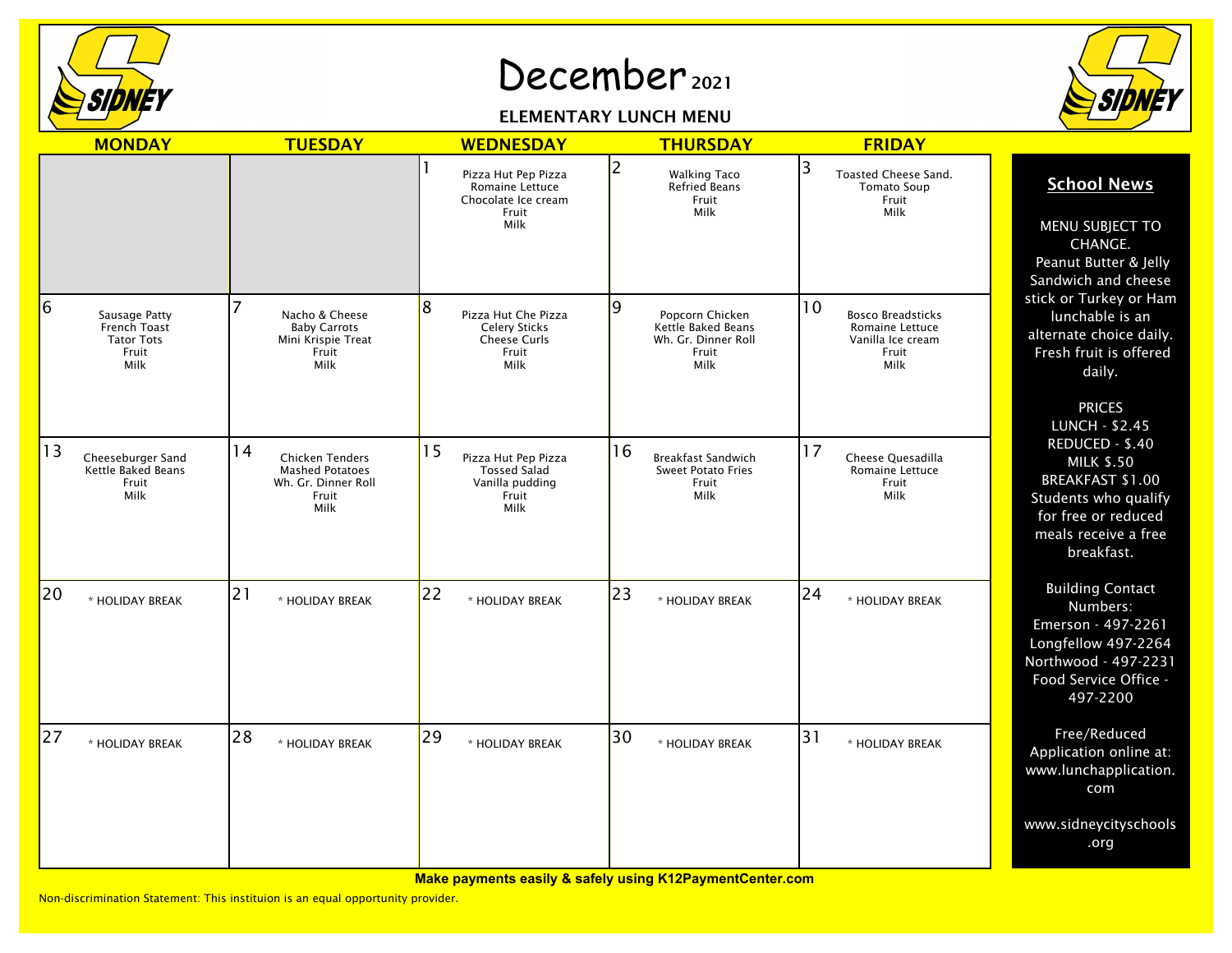| <b>Serving Date</b> | Recipe                                 | <b>Allergens</b>               |
|---------------------|----------------------------------------|--------------------------------|
| 12/01/2021          | R-0255 - Milk                          | Milk                           |
|                     | R-0484 - Uncrustable (Elem/MS)         | Milk, Peanuts, Wheat, Soybeans |
|                     | R-0656 - Pizza Hut Pep Pizza           | Milk, Wheat                    |
|                     | R-0935 - Chocolate Ice cream-Hershey's | Milk                           |
| 12/02/2021          | R-0213 - Walking Taco                  | Milk, Soybeans (soy)           |
|                     | R-0255 - Milk                          | Milk                           |
|                     | R-0484 - Uncrustable (Elem/MS)         | Milk, Peanuts, Wheat, Soybeans |
| 12/03/2021          | R-0203 - Toasted Cheese Sandwich       | Milk, Wheat, Soybeans (soy)    |
|                     | R-0255 - Milk                          | Milk                           |
|                     | R-0356 - Tomato Soup-Elem/MS           | Wheat                          |
|                     | R-0484 - Uncrustable (Elem/MS)         | Milk, Peanuts, Wheat, Soybeans |
| 12/06/2021          | R-0255 - Milk                          | Milk                           |
|                     | R-0335 - French Toast                  | Milk, Eggs, Wheat, Soybeans    |
|                     | R-0484 - Uncrustable (Elem/MS)         | Milk, Peanuts, Wheat, Soybeans |
| 12/07/2021          | R-0235 - Baby Carrots (Elem/MS)        | Milk, Eggs                     |
|                     | R-0255 - Milk                          | Milk                           |
|                     | R-0484 - Uncrustable (Elem/MS)         | Milk, Peanuts, Wheat, Soybeans |
|                     | R-0655 - Mini Krispie Treat            | Milk, Soybeans                 |
|                     | R-0815 - Nacho & Cheese                | Milk, Soybeans                 |
| 12/08/2021          | R-0255 - Milk                          | Milk                           |
|                     | R-0484 - Uncrustable (Elem/MS)         | Milk, Peanuts, Wheat, Soybeans |
|                     | R-0657 - Pizza Hut Cheese Pizza        | Milk, Wheat                    |
|                     | R-0687 - Cheddar cheese curls          | Milk                           |
| 12/09/2021          | R-0217 - Popcorn Chicken               | Wheat, Soybeans                |
|                     | R-0255 - Milk                          | Milk                           |
|                     | R-0297 - Wh. Gr. Dinner Roll           | Wheat                          |
|                     | R-0484 - Uncrustable (Elem/MS)         | Milk, Peanuts, Wheat, Soybeans |
| 12/10/2021          | R-0255 - Milk                          | Milk                           |
|                     | R-0484 - Uncrustable (Elem/MS)         | Milk, Peanuts, Wheat, Soybeans |
|                     | R-0663 - Bosco Breadsticks with sauce  | Milk, Wheat                    |
|                     | R-0936 - Vanilla Ice cream-Hershey's   | Milk                           |
| 12/13/2021          | R-0199 - Cheeseburger Sandwich         | Milk, Wheat, Soybeans          |
|                     | R-0255 - Milk                          | Milk                           |
|                     | R-0484 - Uncrustable (Elem/MS)         | Milk, Peanuts, Wheat, Soybeans |
| 12/14/2021          | R-0236 - Chicken Tenders               | Wheat, Soybeans                |
|                     | R-0255 - Milk                          | Milk                           |
|                     | R-0297 - Wh. Gr. Dinner Roll           | Wheat                          |
|                     | R-0308 - Mashed Potatoes (Elem/MS)     | Milk                           |